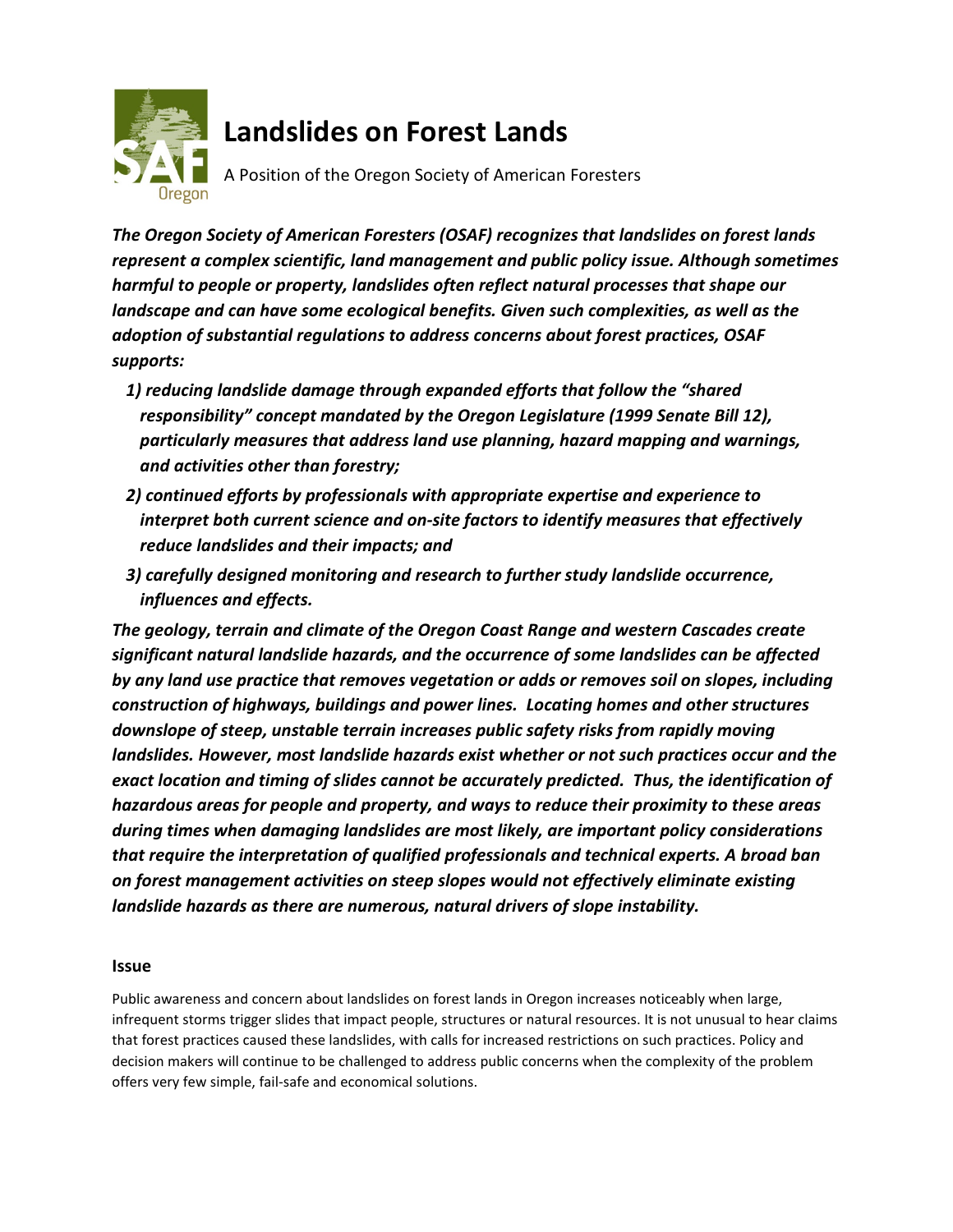### **Background**

Oregon weather is typically moderate; however, its extremes provide the most pronounced landscape changes. For example, in early 1996, an above average snowpack, torrential rains and very wet soils led to the worst flooding in over 30 years in western Oregon. Another record setting storm occurred in November 1996, resulting in some streams experiencing flood levels that occur only once or twice per century. These storms triggered landslides that caused heavy damage to roads and other structures built within the paths of the landslides. Tragically, 5 people were killed by landslides during the November storm.

A public debate followed, including some who blamed steep-slope clearcutting and road construction for landslide occurrence. In response to public concerns, several agencies evaluated the storm damage and the Oregon legislature passed two bills (1997 Senate Bill 1211 and 1999 Senate Bill 12) that directed changes in forest practice and other regulations. After further studies by the Oregon Department of Forestry and a technical advisory team, the Board of Forestry approved additional rules to reduce landslide problems related to forest roads and timber harvesting. Other major storms that triggered some significant landslides in the Pacific Northwest in 2005, 2007 and 2014 led to renewed interest in the issue of slope stability on forest lands. Such interest can be expected whenever infrequent large storms (e.g., "10-year" or greater events) trigger some significant landslide activity.

# **Findings and Conclusions**

Studies have shown that land management activities, such as timber harvest and road construction, can influence the occurrence and size of landslides in some locations. However, these studies often have used aerial surveys that underestimate the frequency of landslides in unlogged forested areas, as forest cover obscures past landslide features. More reliable ground surveys have shown that landslide frequency in areas harvested within the previous 10 years was about 1.5 to 2 times higher than in forested areas. Other research has suggested that the peak in *shallow* landslide activity following timber harvest tends to occur between 3 and 10 years after harvest, due to loss of forest canopy and decay of existing roots before revegetated roots take hold. However, these findings have been subject to debate as the effects of roots on slope stability is inherently complex with extreme variability in root and soil structure. For example, some surveys of young forests (10 to 100 years) have shown fewer landslides than in older (>100 years) forests. Further, the reinforcing role of roots is likely to become less significant with slope failures that are larger and deeper. Nonetheless, the prompt reforestation required by Oregon law is considered good practice towards reducing shallow slope failures. More research towards characterizing the temporal and spatial influence of roots on slope stability is needed.

Forest roads generally have been more important than timber harvest as a management influence related to destructive landslides. However, over the past three decades, key changes in road design, location and maintenance have been made to reduce such landslides, including fewer mid-slope roads and improved water management. In addition, advanced timber harvest systems can reduce the need for logging roads. Both research and considerable field experience indicate that such improvements have significantly reduced landslide impacts. Continued emphasis on forest roads is needed, especially older roads that may need to be upgraded to current standards or decommissioned.

Landslides reflect natural processes that have helped shape the current landscape of the Pacific Northwest. These processes may have some positive ecological benefits, such as renewal of supplies of large woody debris and gravels that are necessary for healthy aquatic systems as well as natural redistribution of mineral soils. In particular, the Oregon Coast Range and western Cascades have areas where geology, steep terrain, and high rainfall naturally combine to favor landslide processes and have done so for many thousands of years. Even within these areas, however, landslide characteristics vary greatly among specific locations, and thus only a small portion of the landscape carries a significant risk of slide occurrence at any point in time.